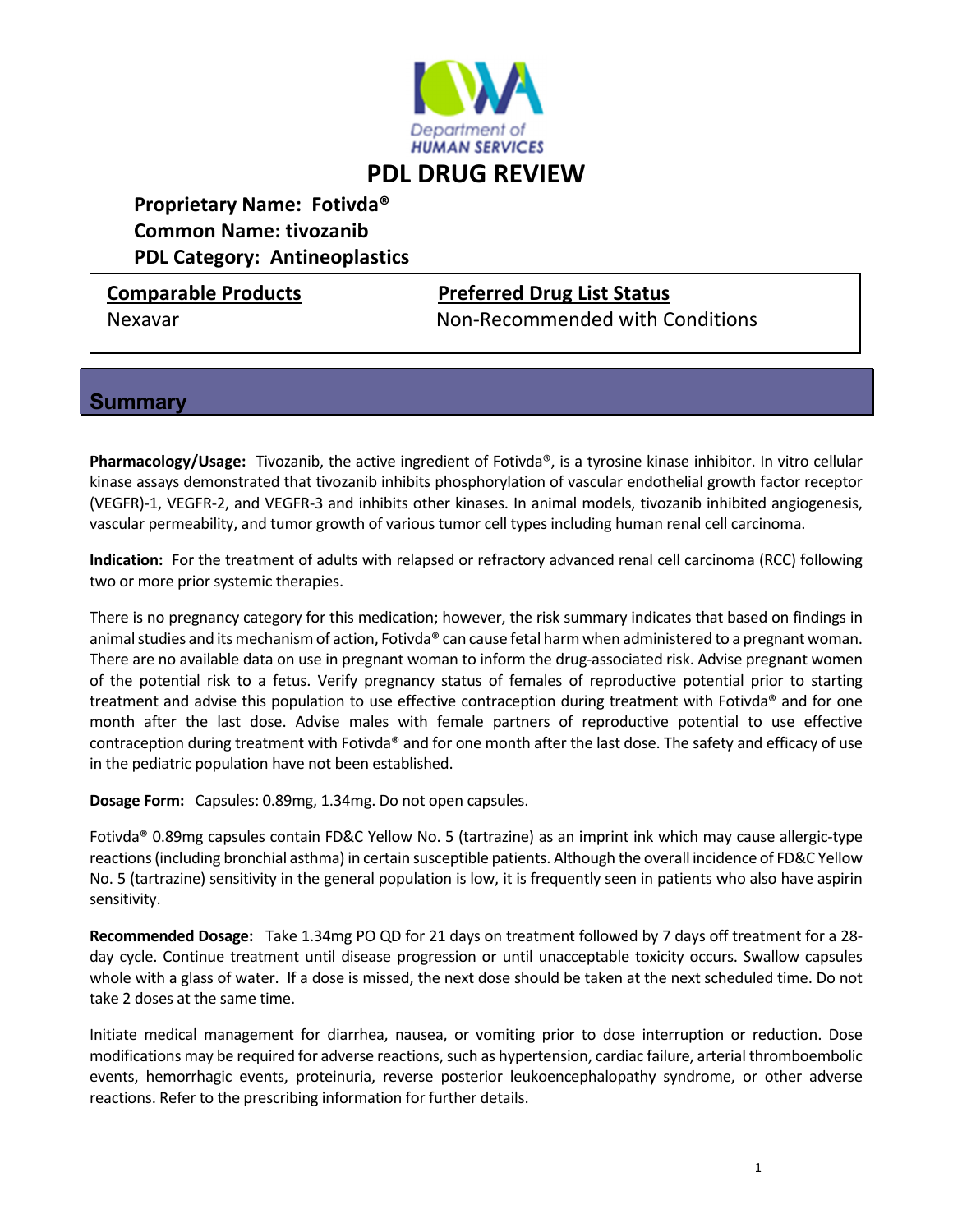Dose modifications are not required with mild to severe renal impairment; however, the recommended dosage for patients with end‐stage renal disease has not been established. While no dose modification is recommended with mild hepatic impairment, reduce the Fotivda® dosage in patients with moderate hepatic impairment to 0.89mg PO QD for 21 days on treatment followed by 7 days off treatment for a 28‐day cycle. The recommended dosage for patients with severe hepatic impairment has not been established.

**Drug Interactions:**  Concomitant use of Fotivda® with a strong CYP3A inducer decreases tivozanib exposure, which may reduce Fotivda® anti-tumor activity. Avoid concomitant use of strong CYP3A inducers with Fotivda®.

**Box Warning:** There is no box warning listed with this product.

Common Adverse Drug Reactions: Listed % incidence for adverse drug reactions= reported % incidence for drug (Fotivda®) minus reported % incidence for sorafenib for all grades. Please note that an incidence of 0% means the *incidence was the same as or less than comparator.* The most frequently reported adverse events included fatigue (19%), hypertension (13%), bleeding (5%), diarrhea (0%), nausea (12%), stomatitis (0%), vomiting (1%), decreased appetite (9%), dysphonia (18%), cough (7%), dyspnea (4%), hypothyroidism (13%), back pain (3%), rash (0%), Palmarplantar erythrodysesthesia syndrome (0%), and weight decreased (0%). Select laboratory abnormalities included lymphocytes decreased (0%), hemoglobin increased (11%), platelets decreased (1%), hemoglobin decreased (0%), creatinine increased (13%), glucose increased (10%), phosphate decreased (0%), sodium decreased (6%), lipase increased (0%), ALT increased (1%), alkaline phosphatase increased (0%), AST increased (0%), potassium increased (3%), magnesium decreased (3%), amylase increased (0%), calcium increased (8%), bilirubin increased (0%), and activated partial thromboplastin time prolonged (8%).

Fotivda® can cause severe hypertension and hypertensive crisis. The median time to onset of hypertension was 2 weeks. Fotivda® has not been studied in patients with systolic BP >150mmHg or diastolic BP >100mmHg. Control blood pressure prior to treatment with Fotivda®. Monitor BP after 2 weeks and at least monthly thereafter during treatment with Fotivda®. Treat patients with anti‐hypertensive therapy when hypertension occurs during treatment with Fotivda®. Withhold treatment for severe hypertension despite optimal anti-hypertensive therapy. For persistent hypertension despite use of anti‐hypertensive medications, reduce the Fotivda® dose. If Fotivda® is interrupted, monitor patients receiving anti‐hypertensive treatments for hypotension.

Fotivda® can cause serious, sometimes fatal, cardiac failure. Fotivda® has not been studied in patients with symptomatic cardiac failure within the preceding 6 months before Fotivda® treatment initiation. Periodically monitor patients for symptoms of cardiac failure throughout treatment with Fotivda®.

Fotivda® can cause serious, sometimes fatal, cardiac ischemia and arterial thromboembolic events. Fotivda® has not been studied in patients who had an arterial thromboembolic event, MI, or unstable angina within the preceding 6 months before Fotivda® treatment initiation. Closely monitor patients who are at risk for, or who have a history of these events during treatment with Fotivda®.

Fotivda® can cause serious, sometimes fatal, venous thromboembolic events. Closely monitor patients who are at risk for, or who have a history of these events during treatment with Fotivda®.

Fotivda® can cause serious, sometimes fatal, hemorrhagic events. Fotivda® has not been studied in patients with significant bleeding within the preceding 6 months before Fotivda® treatment initiation. Closely monitor patients who are at risk for or who have a history of bleeding during treatment with Fotivda®.

Fotivda® can cause proteinuria. Of the patients who developed proteinuria, 3.7% (N=3/81) had acute kidney injury either concurrently or later during treatment. Monitor patients for proteinuria before initiation of, and periodically throughout, treatment with Fotivda®. For patients who develop moderate to severe proteinuria, reduce the dose or interrupt treatment. Discontinue treatment in patients who develop nephrotic syndrome.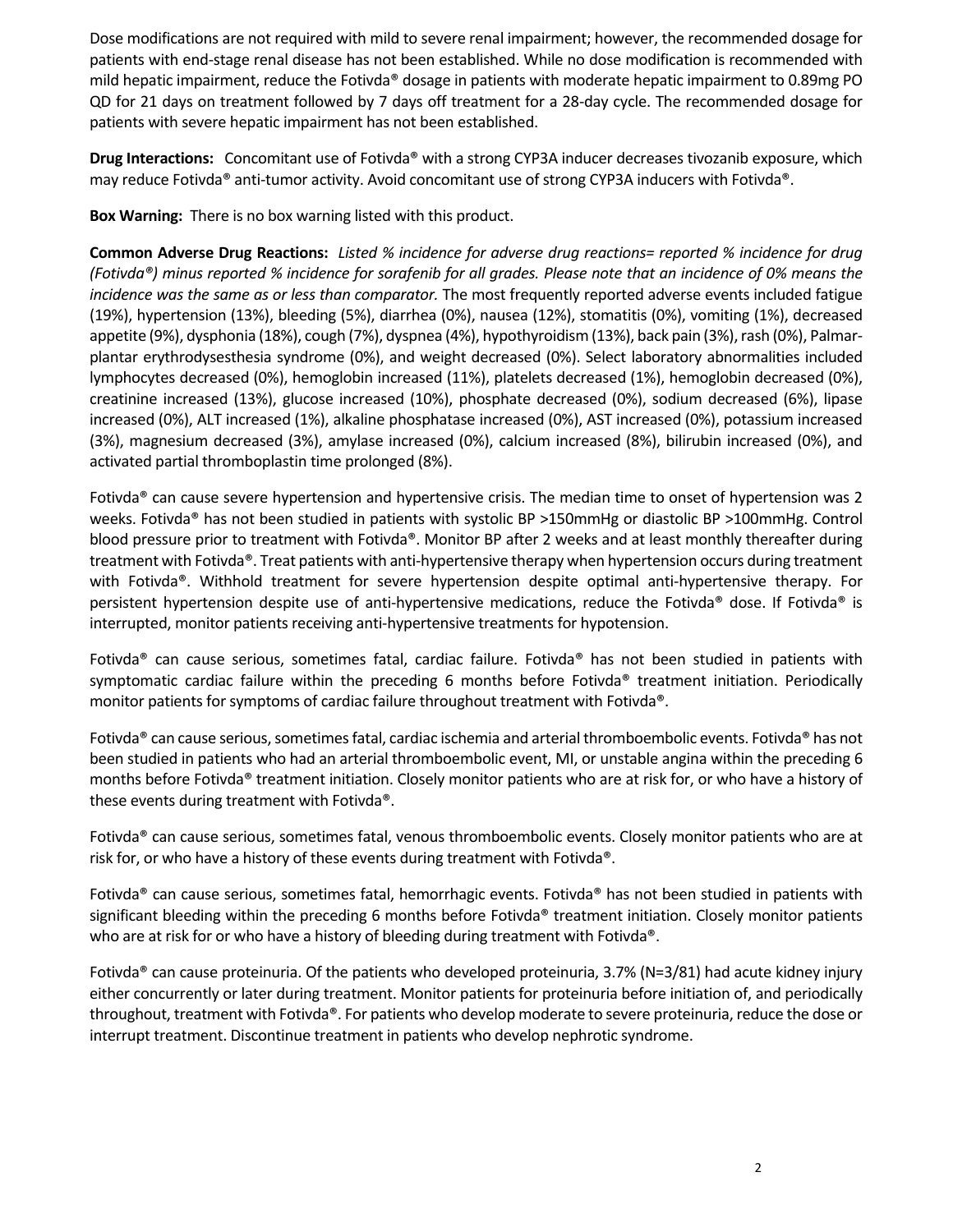Fotivda® can cause thyroid dysfunction. Monitor thyroid function before initiation of, and periodically throughout treatment with Fotivda®. Treat hypothyroidism and hyperthyroidism to maintain euthyroid state before and during treatment with Fotivda®.

Impaired wound healing can occur in patients who receive drugs that inhibit the vascular endothelial growth factor (VEGF) signaling pathway, such as Fotivda®. Thus, Fotivda® has the potential to adversely affect wound healing. Withhold Fotivda® for at least 24 days prior to elective surgery, and do not administer for at least 2 weeks following major surgery and until adequate wound healing. The safety of resumption of Fotivda® after resolution of wound healing complications has not been established.

Reversible posterior leukoencephalopathy syndrome (RPLS), a syndrome of subcortical vasogenic edema diagnosed by MRI, can occur with Fotivda®. Perform an evaluation of RPLS in any patient presenting with seizures, headaches, visual disturbances, confusion, or altered mental state. Discontinue Fotivda® in patients who develop RPLS.

**Contraindications:** There are no contraindications listed with this product.

**Manufacturer:** AVEO Pharmaceuticals, Inc

**Analysis:** The safety and efficacy of Fotivda® were assessed in TIVO‐3, a multicenter, randomized, open‐labelstudy that compared Fotivda® with sorafenib in patients with relapsed or refractory advanced RCC who received 2 or 3 prior systemic treatments, including at least one VEGFR kinase inhibitor other than sorafenib or tivozanib. Treatment was continued until disease progression or unacceptable toxicity.

The median age of included adults was 63 years (range 30 to 90 years), while 73% were male, 95% were Caucasian, 48% had an Eastern Cooperative Oncology Group (ECOG) performance status (PS) of 0, 49% had an ECOG PS of 1, and 98% had clear cell or clear cell component histology. Prior therapy included 2 kinase inhibitors (45%), a kinase inhibitor plus an immune checkpoint inhibitor (26%), and a kinase inhibitor plus another systemic agent (29%). At the time of study entry, 20% of patients had favorable, 61% intermediate, and 19% poor International Metastatic Renal Cell Carcinoma Database Consortium (IMDC) prognoses.

The primary efficacy outcome measure was progression-free survival (PFS) assessed by a blinded independent radiology review committee. Other efficacy endpoints were objective response rate (ORR) and overall survival (OS). Results can be seen in the table below, which was adapted from the prescribing information.

|                                        | Fotivda <sup>®</sup><br>$(N=175)$ | Sorafenib<br>$(N=175)$ |  |
|----------------------------------------|-----------------------------------|------------------------|--|
| <b>Progression Free Survival (PFS)</b> |                                   |                        |  |
| Events, $n$ $(\%)$                     | 123 (70%)                         | 123 (70%)              |  |
| <b>Progressive Disease</b>             | 103 (59%)                         | 109 (62%)              |  |
| Death                                  | 20 (11%)                          | 14 (8%)                |  |
| Median, months                         | 5.6                               | 3.9                    |  |
| Hazard Ratio (HR); p-value             | $0.73; p=0.016$                   |                        |  |
| <b>Overall Survival</b>                |                                   |                        |  |
| Deaths, $n$ $(\%)$                     | 125 (71%)                         | 126 (72%)              |  |
| Median, months                         | 16.4                              | 19.2                   |  |
| <b>HR</b>                              | 0.97                              |                        |  |
| <b>Objective Response Rate (ORR)</b>   |                                   |                        |  |